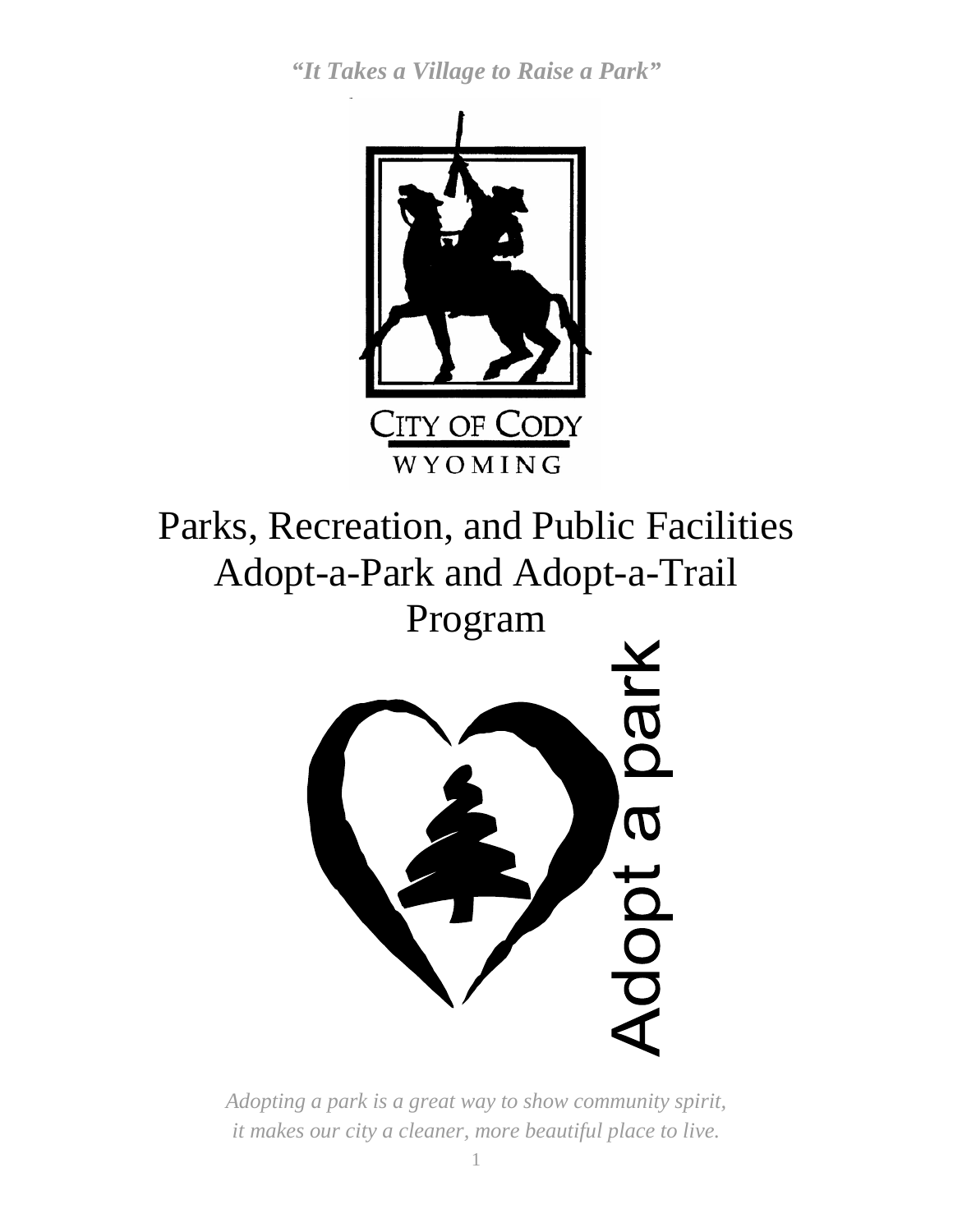## Mission

*The Adopt-a-Park program promotes volunteerism through citywide involvement with the Parks, Recreation and Public Facilities Department in the maintenance, improvement, and support of Cody's parks, trails, waterfronts, and open spaces.* 

#### **Introduction—"It takes a Village to Raise a Park"**

- Have you ever visited a park or playground and viewed the litter or abuse left behind by thoughtless users?
- Have you ever sat in a park and imagined how some trimming here or planting there would make the area more attractive?
- Have you ever considered how you can help the Parks, Recreation, and Public Facilities Department maintain beautiful parks?
- Have you ever wanted to get involved as part of the solution to the ongoing requirement of parks care?

The Cody Adopt-a-Park program helps address these common questions. It also protects and enhances Cody's parks and open spaces through ongoing volunteer support and special events and educates residents about the importance of parks and open spaces.

This program will give the opportunity for groups or individuals to step up and help make a difference in maintaining quality facilities without impacting the budget. In an effort to improve the park experience, the Parks, Recreation, and Public Facilities Department has created an opportunity for local organizations and individuals to become involved in the care and appearance of the public parks, trails, and open spaces.

When a potential volunteer contacts the Park and Recreation Department, the program and their specific area of interest will be discussed. If the project or interest falls in line with the program, the volunteer (or volunteers) will be required to review and complete an application for participation. Any group or organization using volunteers under the age of 18 must provide adult supervision at a ratio of one (1) adult for each ten (10) youth participating.

Removing litter and debris, controlling weeds, caring for plantings, reporting vandalism, and identifying hazards are the primary responsibilities of the Adopt-a-Park participants. Planting trees and shrubs, painting, and other projects are additional tasks that will be coordinated with the Parks, Recreation, and Public Facilities Department.

#### **Purpose**

The purpose of the Adopt-a-Park program is to promote partnerships between community groups and the Parks, Recreation, and Public Facilities Department. These partnerships promote community involvement, improve park facilities & grounds, and improve park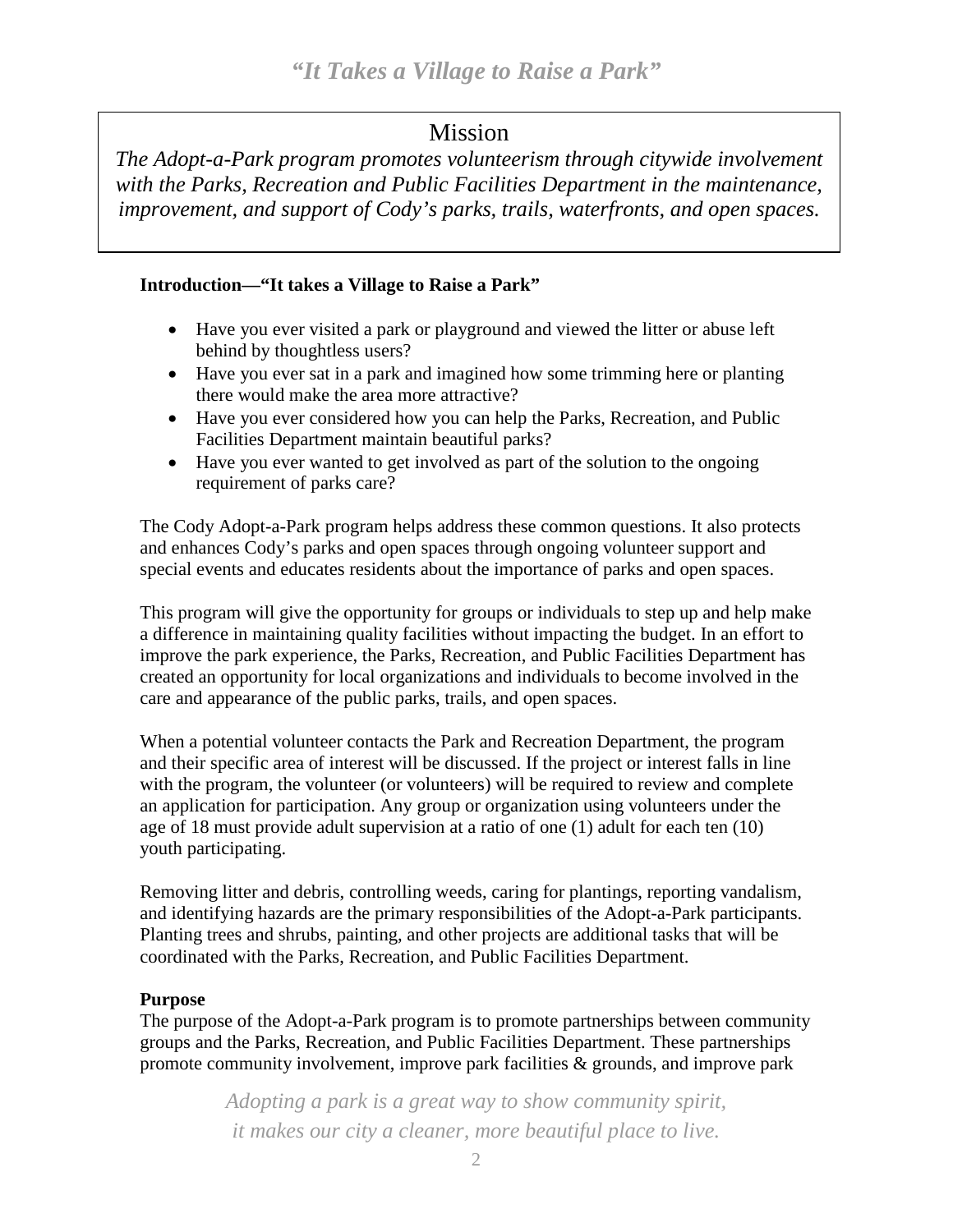attendance. This program augments the regular park maintenance provided by the department, thus helping to make Cody a more beautiful place for residents and visitors.

- Bring a body of volunteers to give a park or trail a spring and fall cleanup.
- Encourage the adopting organization's members to visit the park periodically and help keep it clean.
- Encourage each organization to give the park a personal touch such as flowering plants and pruning.

#### **Benefits**

**Community Involvement--**The Adopt-a-Park program provides opportunities for groups to help improve and maintain city parks, trails, and open spaces. As a volunteer you will have a unique opportunity to donate services to the community and enjoy the results of your hard work. Park volunteers become stewards of public lands by working to improve park areas in a meaningful way.

**Economic --**You can help enhance and maintain our public lands through clean-up efforts, tree plantings, weeding, monitoring wildlife, and other projects while assisting the City in making tax dollars stretch farther.

**Environmental**--Your volunteer effort in our parks and on our trails increases public awareness of the importance of protecting our natural resources, generates pride in our parks system, and demonstrates a commitment to this community and the environment. The adopt-a-Park program brings a variety of organizations together with the Parks, Recreation and Public Facilities Department to help maintain the appearance of public parks, trails, and open space. As a group or business, you can create a better environment for yourself and the next generation.

**Recreation and Park Services**--Adopt-a-Park "*helps people help each other*" so that all may have better recreational opportunities. The talents of volunteers are used to supplement the roles of the Cody Parks, Recreation and Public Facilities staff.

#### **General Guidelines**

- Adopt-a-Park is open to community groups, civic groups, churches, businesses, families, and individual citizens for a minimum period of one year and two years is preferred. Commitments may be for a longer term, preferably two to three years.
- Park sites and trail sections are given out on a first-come, first-serve basis.
- Each area is unique and each group has unique skills and needs. For this reason groups need to work with the Parks, Recreation and Public Facilities staff to develop mutually agreeable expectations on a case-by-case basis.
- Planting flowers, trees and shrubs, painting buildings and picnic tables, and carpentry projects such as installing and repairing benches are tasks that are coordinated with the Parks, Recreation and Public Facilities Department. The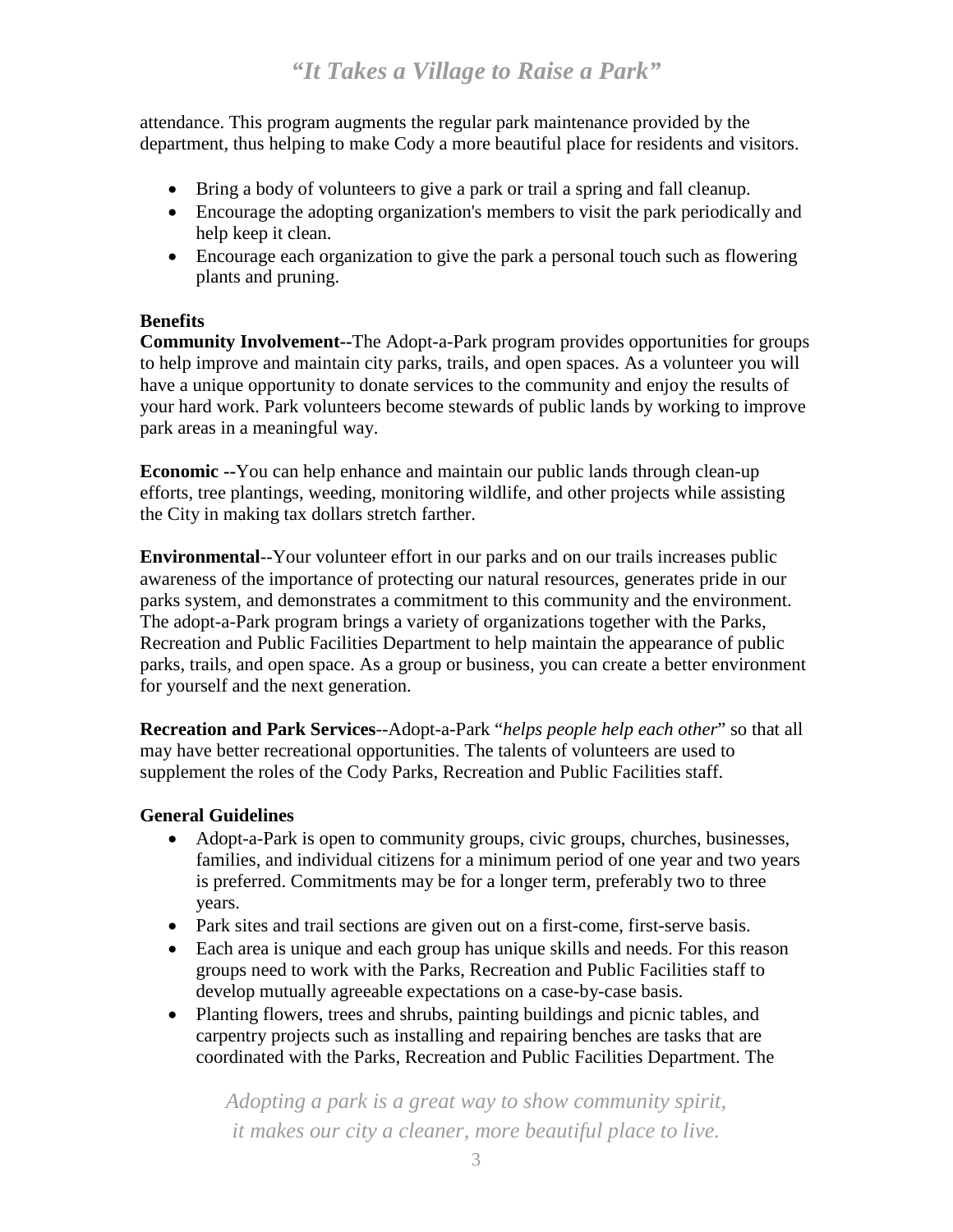Parks & Recreation Department can provide necessary tools, equipment, and materials, as well as trash bags.

#### **Additional Information**

- The supervisor on behalf of the group will sign a simple agreement.
- The group supervisor will be required to call the Parks, Recreation and Public Facilities Department to inform them of a planned outing and will complete and return the cleanup report form within 24 hours of cleanup activities.
- The group supervisor will make arrangements with the Parks, Recreation and Public Facilities Department for distribution of trash bags and final pick-up of full bags.
- The group supervisor will coordinate with the Parks & Recreation Department any improvement projects. The City will supply materials needed for planting, painting, improvements and repairs. The City will have final say on project outcomes.
- All participants under 18 years of age must have responsible adult supervision.
- Supervisors should have along a first aid kit and be aware of local emergency services in case of injuries.
- Plan the day's events, giving the group plenty of time, taking breaks, and not over-exerting participants.
- Adopt-a-Park groups must perform organized litter control and/or park beatification workdays as agreed, to remain in good standing in the program.
- All volunteer work must be performed during daylight hours.

#### **How it Works**

You can be one of many community members who volunteer to conduct regular litter cleanup in an effort to keep our City's park facilities safer and cleaner for all to enjoy. You can Adopt-a-Park or a portion of trail by volunteering to help over a specific period of time.

#### **1. Select and Submit an** *Application Form*

Once you select the facility you want to adopt, let us know by filling out the *Application Form* or calling the Parks, Recreation and Public Facilities Department at (307) 587-2550. Our parks staff will work with you to identify park needs. All adoptions are on a first-come, first-served basis. From year-to-year, groups will retain the first-right-ofrefusal for their areas of responsibility.

#### **2. Review and Complete the Information Package**

Once we confirm the proposed trail, park, or open space is available and safe for adoption, we will send you an information package. The package contains a *Statement of Commitment*, which describes the responsibilities of the Adopter and the City and a *Release and Waiver Agreement* to be signed by all volunteers participating in the program. Fill out and sign both forms and mail them to the Adopt-a-Park Coordinator.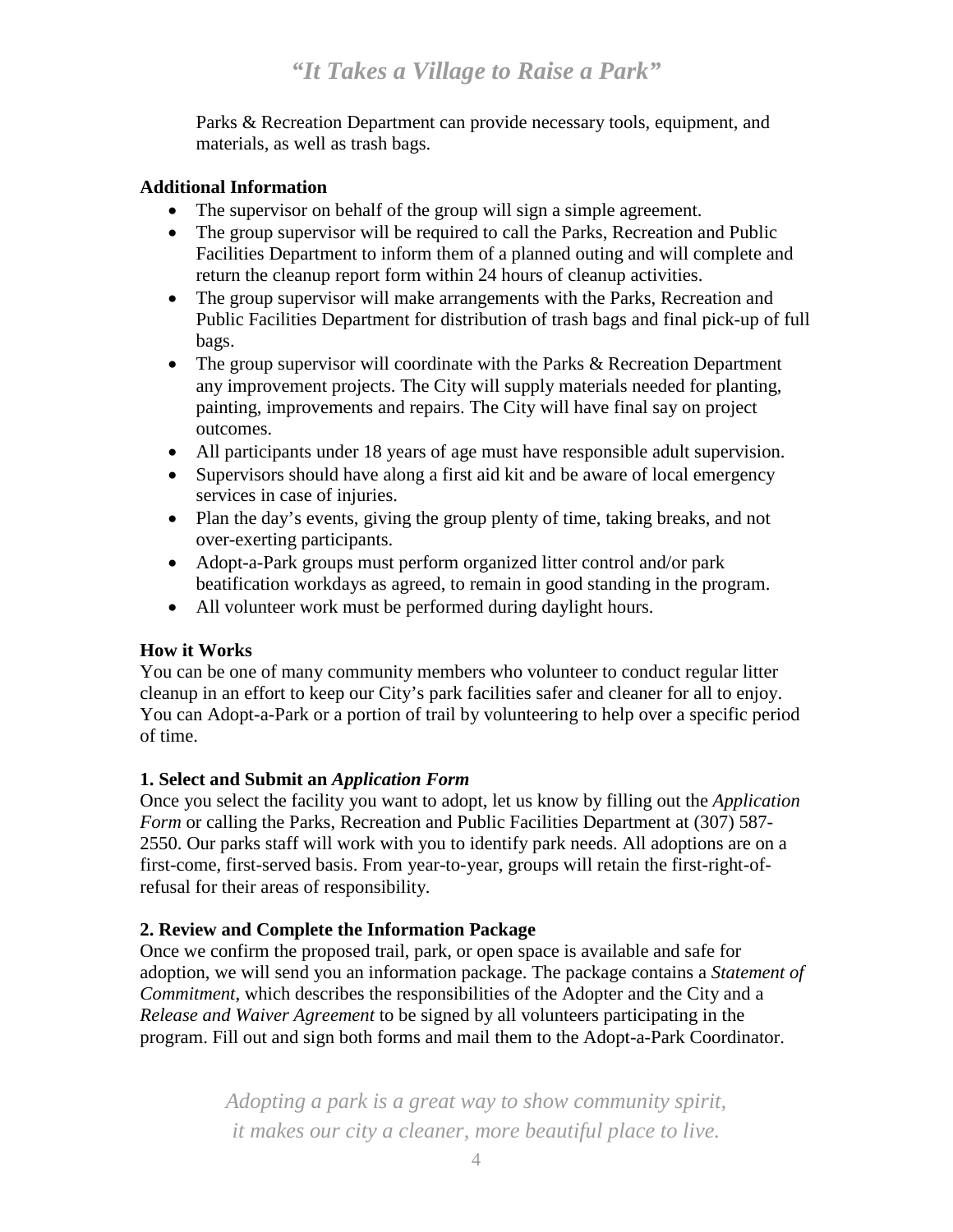#### **3. Organize and Plan Your First Cleanup**

Organize and plan a date for your first cleanup, then arrange with the Coordinator to have cleanup materials dropped off. Cleanup materials can include safety vests, gloves, garbage bags and tools. Use your *Participant Record* to document the date, the numbers of participants, how many bags of garbage were collected and number of hours the group spent on the cleanup. Also make any special notes of interest. Return this to the Coordinator at the end of every cleanup event. Once you have finished your first cleanup, call us and let us know how the cleanup went. The City will arrange to have the garbage bags picked up. The City will order your adoption sign(s). Adopt-a-Park groups are required to provide their own on-site adult supervision

#### **4. Cleanup Events**

For subsequent cleanup days continue to inform the Coordinator BEFORE the date. Again, this is so we can pickup the bags as soon as possible and the garbage is not left out for long periods of time. If possible, group your bags together rather than scattering them along the route. This will be helpful to the driver who is picking up the bags.

#### **5. Renewal**

Within 60 days after their term expires, Adopt-a-Park groups must submit a written request to the Parks, Recreation and Public Facilities Department in order to continue with their park activities.

#### **6. Accidents**

All Adopt-a-Park groups are voluntary and as such are individually responsible for any/all of their own injuries resulting from accidents. For record keeping purposes, groups must report all accidents and injuries within 24 hours to the Parks, Recreation and Public Facilities Department.

#### **7. Recognition**

Those individuals and groups who Adopt-A-Park will receive recognition from the Parks, Recreation and Public Facilities Department in the form of a standardized adoption sign posted at the facility that you have maintained and a certificate of appreciation signed by the Mayor.

#### **Safety Suggestions**

**DO…**

- Provide adequate supervision for participants who are under 18 years of age. All volunteers under the age of 18 must have the signature of their parent or guardian on their waivers.
- Sign a waiver and release form before the commencement of a volunteer activity.
- Wear appropriate clothing and shoes (not provided).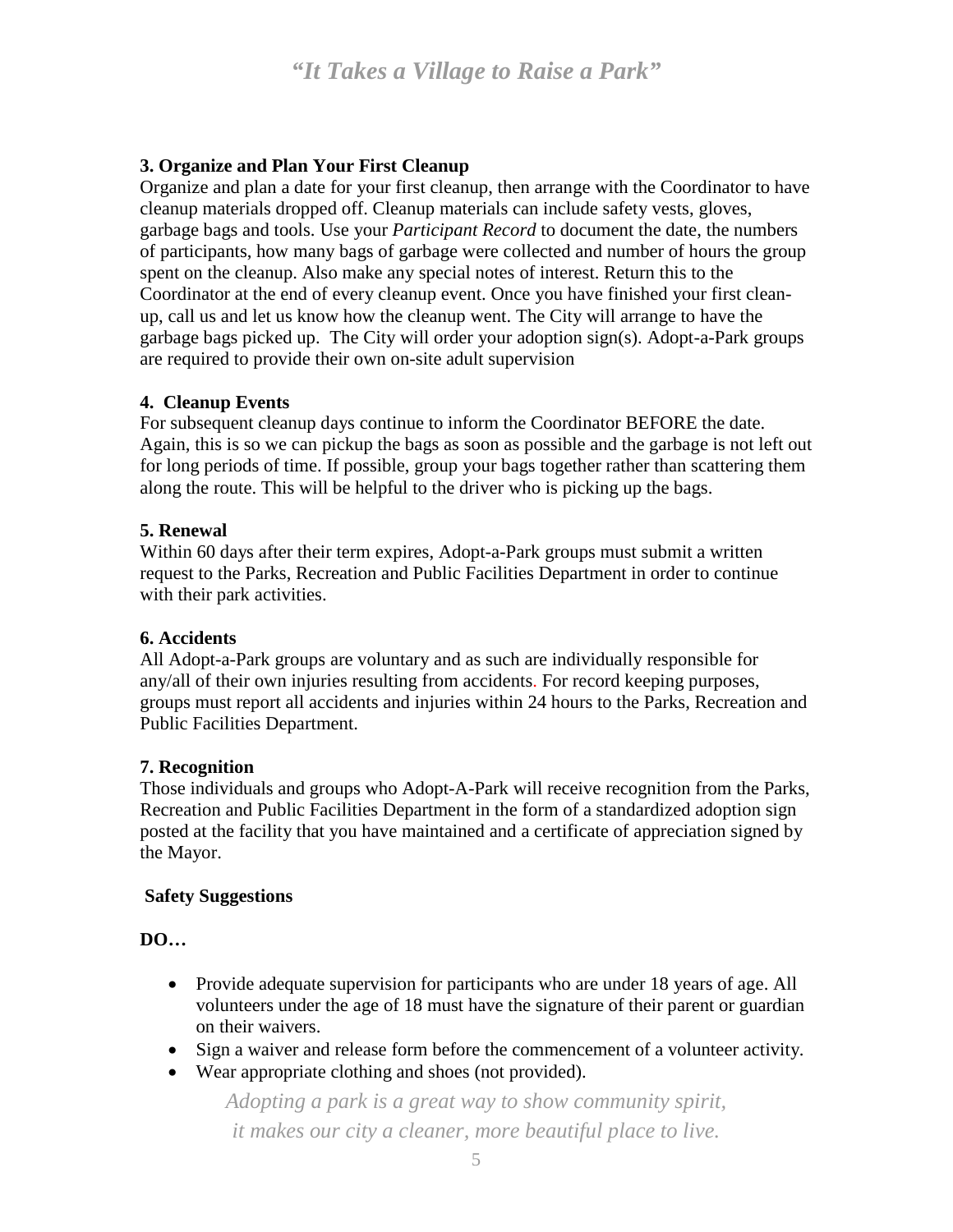- Work during daylight hours, with a partner.
- Beware of snakes, wildlife, bees, poison ivy, poison oak and other irritants. Avoid bites by wearing insect repellent. Avoid sunburn by wearing sunscreen and a hat.
- Drink plenty of liquids.
- Use caution when working close to roadways and when approaching unfamiliar animals.
- Leave dead animals on site and report these to the Parks, Recreation and Public Facilities Department.
- When working near traffic, wear safety vests provided by the City and return them to the Parks, Recreation and Public Facilities Department.
- Lift all objects with your legs, not with your back.
- Wear light or bright-colored clothing, hard-soled shoes, and sturdy work gloves. Groups and individuals must supply their own clothing and boots.
- Contact Parks, Recreation and Public Facilities Department staff if you notice a safety hazard, such as a broken swing, etc.
- Tie bags tightly before placing in trash receptacles.
- Make sure that all volunteers in your group are familiar with these safety precautions.
- Report any/all major facility and maintenance needs to the Parks & Recreation office.
- Separate garbage from recyclable material and leave on site for park staff.

#### **DO NOT…**

- Perform any activities outside of their physical capabilities.
- Use power tools and motor-driven equipment unless preauthorized by the Parks  $\&$ Recreation Department.
- Overexert yourself. Be sure to take breaks, drink liquids, and dress appropriately for the weather. Bring small children along on projects unless they can be closely supervised. Pets

are not allowed off-leash in city parks.

- Leave children or pets locked in the car at work locations.
- Pick up materials you suspect might be hazardous, such as needles, or drug paraphernalia. Do call the parks department immediately and give the precise location of the material.

#### **Safety Guidelines for Teachers and Group Leaders**

- Supervise students at all times.
- Review safety rules carefully with students before they begin the cleanup project.
- Tie bags tightly before placing in trash receptacles; do not stomp on them.
- Wash paintbrushes in sink; do not pour excess paint down the drain.
- Report any safety hazard to Parks & Recreation Department staff.
- Add any additional safety precautions you feel appropriate.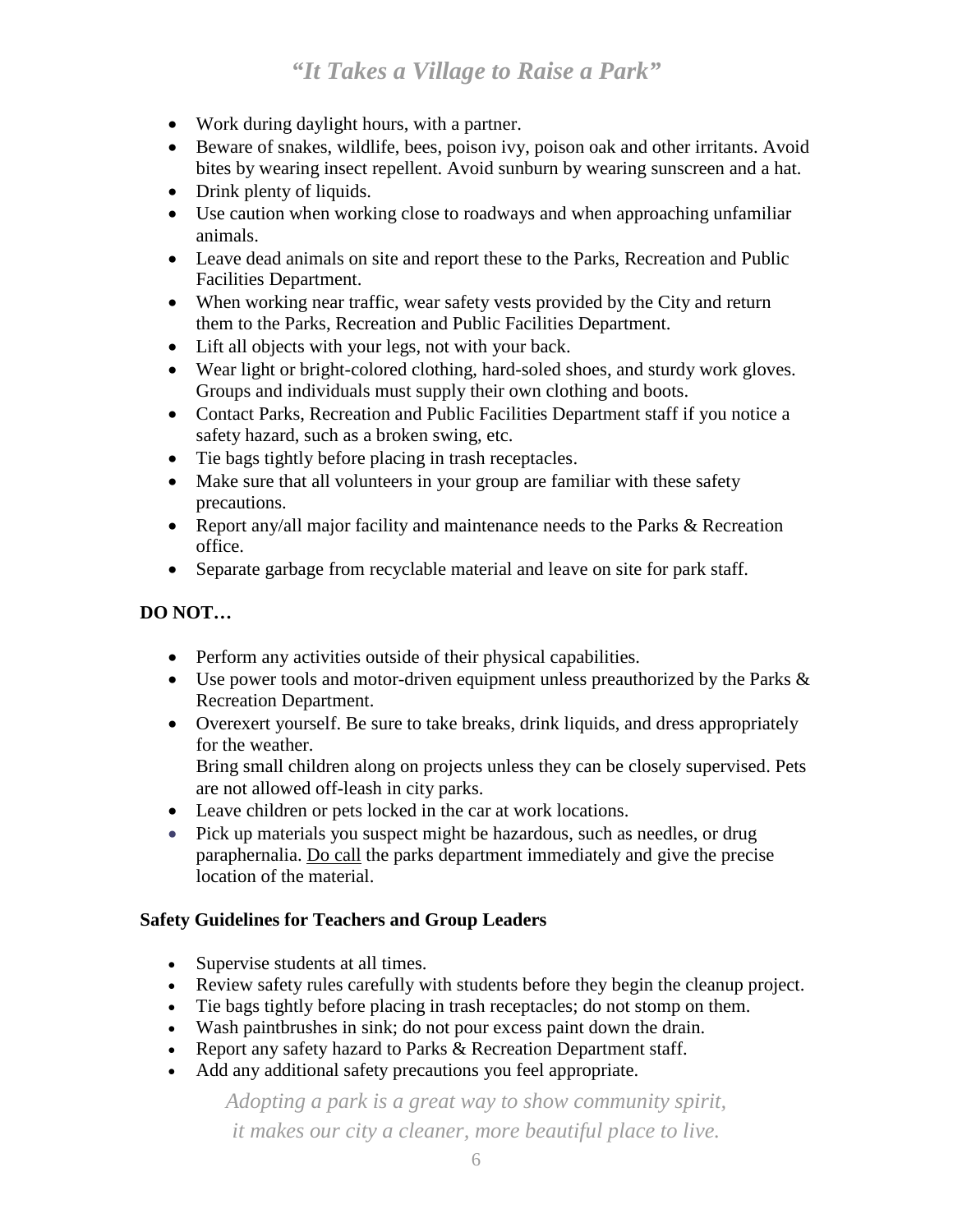#### **For Students and Youth**

- Stay within sight of your teacher or group leader.
- Work with a buddy.
- Don't pickup trash near the street or curb.
- Don't pickup any sharp objects, such as broken glass or needles.
- Report any broken park equipment, such as swings, to your teacher or group leader.
- If City staff is working on site, don't run in front of them or get too close when they are working with a machine.
- Wash your hands thoroughly when you complete your work.

Please tell your friends that breaking sprinkler heads, writing on walls, or destroying park equipment is NOT being a friend to the park! It costs EVERYONE – including your family – money! Thanks for caring for our parks!

#### **Donations**

The Cody Parks, Recreation and Public Facilities Department welcomes donations as a part of the Adopt-a-Park program and encourages groups to raise funds for worthy park improvement projects (i.e. playground equipment, picnic tables and grills, trash receptacles and recycle carts, kiosks and bulletin boards, land restoration activities and other facility improvements).

#### **One-Day Cleanups**

Parks & Recreation staff will periodically schedule one-day cleanups; please call for more information. If you have ideas for one-day cleanups please contact the Parks & Recreation Department at 587-2550.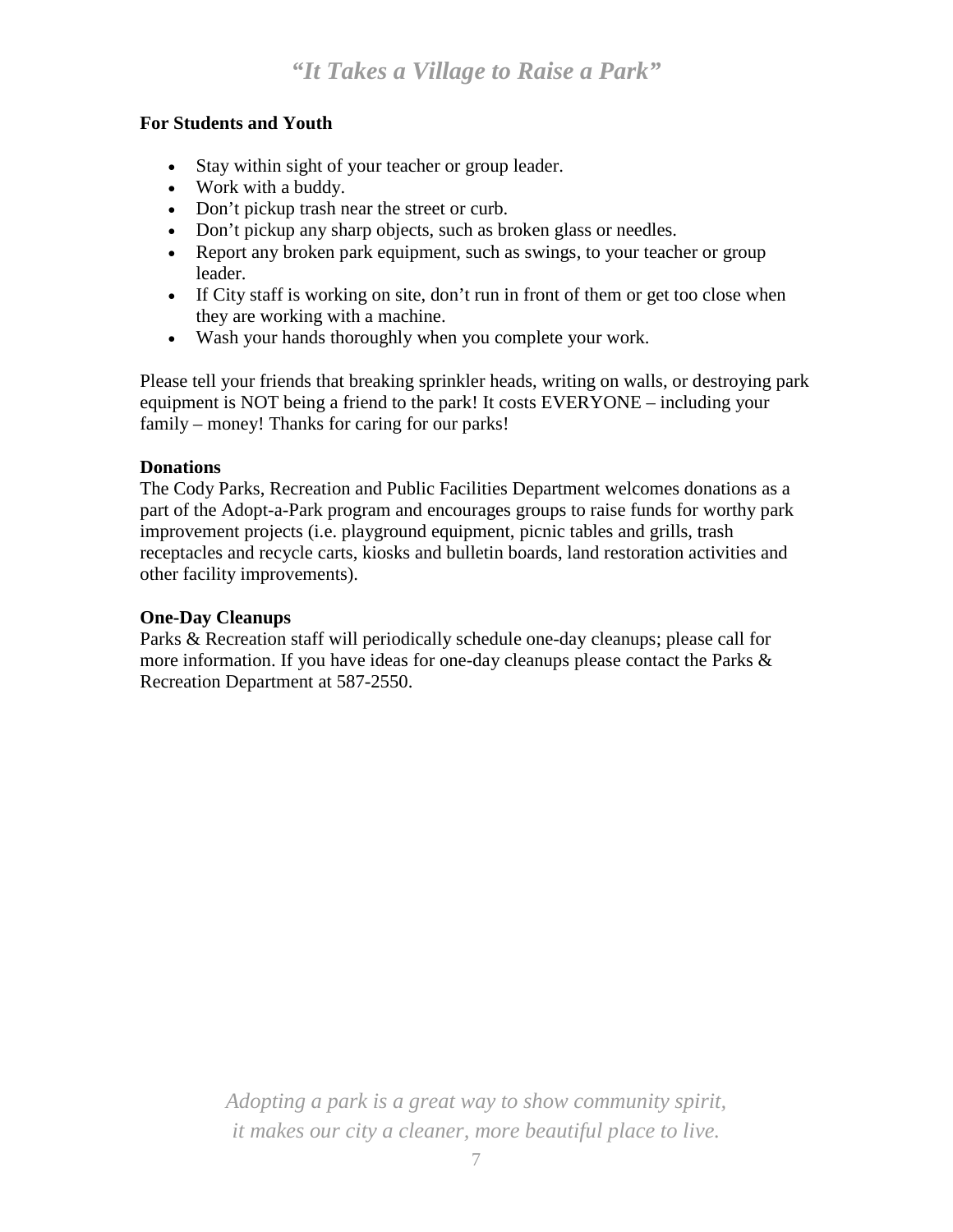# **Adopt-a Park Volunteer Application**

| Date:<br><b>Contact Information:</b><br>Group/Organization Name<br><b>Group Contact</b>                                      |                               |                                                                        | Adopt a pai     |  |
|------------------------------------------------------------------------------------------------------------------------------|-------------------------------|------------------------------------------------------------------------|-----------------|--|
| <b>Address</b>                                                                                                               | City,                         | <b>State</b>                                                           | ZIP             |  |
| Daytime Phone / Evening Phone                                                                                                | Cell Phone                    |                                                                        | Fax Number      |  |
| Email                                                                                                                        |                               | Web Page                                                               |                 |  |
| <b>Best Time to Contact:</b>                                                                                                 |                               | Number of Participants:                                                |                 |  |
| Preferred contact method for newsletters etc.:                                                                               | $\Box$ Mail                   | $\Box$ Email                                                           | $\square$ Phone |  |
| <b>Type of Participant</b>                                                                                                   |                               |                                                                        |                 |  |
| $\Box$ Individual/Family                                                                                                     |                               | $\Box$ Service Club                                                    |                 |  |
| $\Box$ Community Group                                                                                                       | $\Box$ Corporate              |                                                                        |                 |  |
| $\Box$ School Group                                                                                                          | $\Box$ Church                 |                                                                        |                 |  |
| $\Box$ Business                                                                                                              |                               | $\Box$ Other $\Box$                                                    |                 |  |
| Area(s) of Interest:<br>$\Box$ Waterfront<br>$\Box$ Park<br>$\Box$ Trail<br>$\Box$ Open space<br>$\Box$ Educational programs | $\Box$ Events<br>$\Box$ Other | $\Box$ General Volunteer for:<br>Please specify your area of interest. |                 |  |

#### Location:

*Please be as detailed as possible. For example 999th Avenue from 21st to 45th Streets.*

#### Return this form to:

Cody Parks, Recreation and Public Facilities Department, 1402 Heart Mountain Street PO Box 2200, Cody, WY, 82414 or Fax to (307) 587-2565 or Email to [rickm@cityofcody.com](mailto:rickm@cityofcody.com)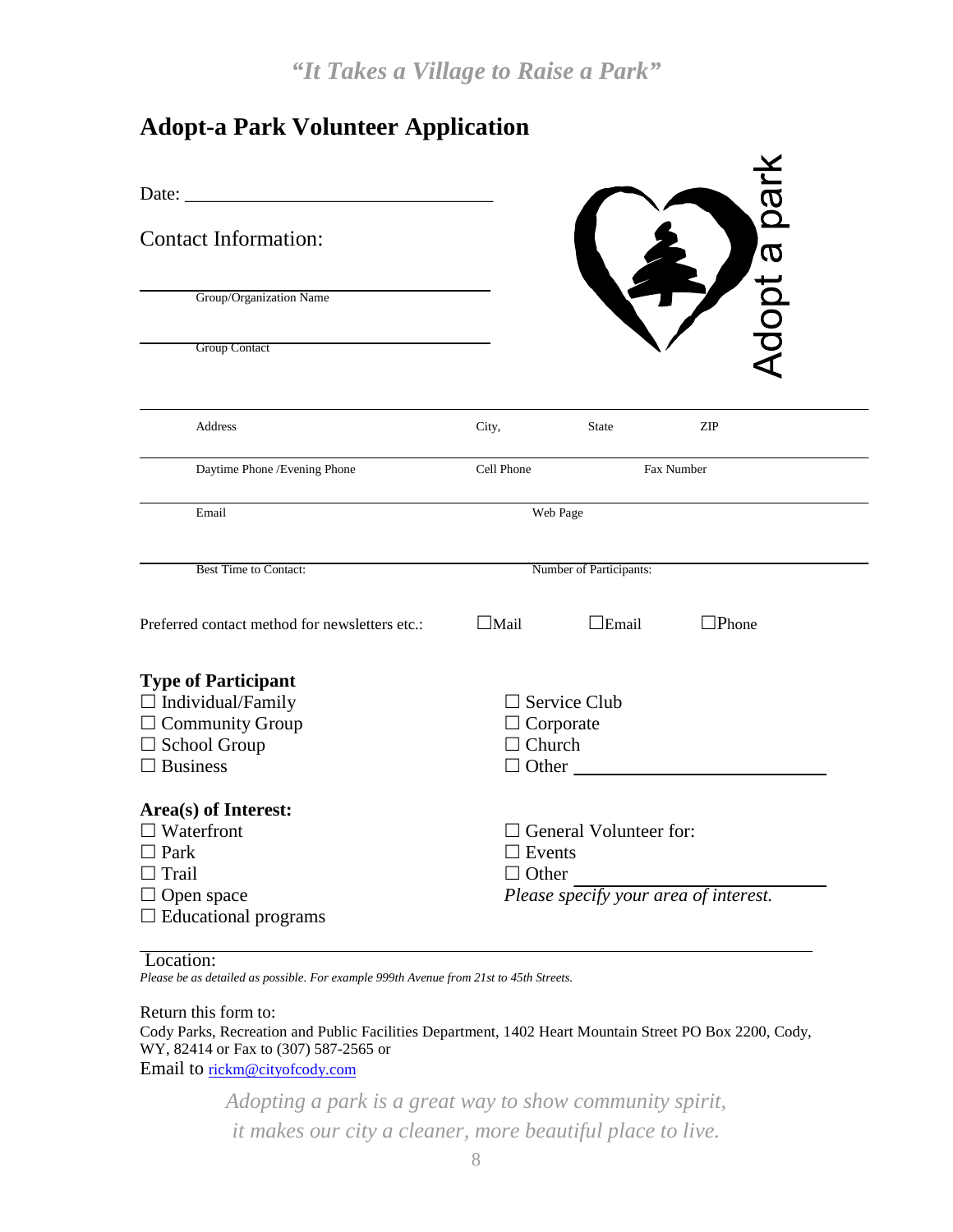Adopt a park

# Statement of Commitment

The Adopt-a-Park Program is a cooperative effort between the City of Cody and citizens who wish to contribute to the appearance of their community. Both parties, therefore, commit to each other to perform certain activities for keeping cleaner and safer trails, parks beaches, open spaces, and other public facilities. It is understood that at no time is the safety of any volunteer to be compromised in the performance of any activity associated with this program.

#### **THE ADOPTER agrees to:**

- 1. By signature below, the Group, both jointly and severally, acknowledge the hazardous nature of the work and agree, both jointly and severally, to the following terms and conditions:
- 2. Participants in the Group agree to obey and abide by all laws and regulations relating to safety and such terms and conditions as may be required by the Director of Parks and Recreation for special conditions on a particular adopted park or trail.
- 3. The group shall appoint or select a chairperson to serve as spokesperson for the group. The spokesperson shall obtain required supplies and materials from the City during regular business hours.
- 4. When participants are 18 years of age or younger, the group shall furnish adequate supervision. The designated contact person will assure that all participants are responsible people.
- 5. Groups shall be required to adopt for a minimum period as determined by mutual consent, 2-year minimum preferred. The Parks & Recreation Advisory Board will review each request. The Board would prefer that the applicant complete the Adopt-a-Park Volunteer Participant Application but will consider other forms of request. The Group shall not subcontract or assign its duties or responsibilities to any other group, organization or enterprise
- 6. Groups shall perform maintenance the minimum number of times each year as worked out with the Parks, Recreation and Public Facilities Department and at such additional times as required by the Director of Parks, Recreation and Public Facilities. Maintenance shall include items such as litter pickup, planting and maintaining flowerbeds, etc.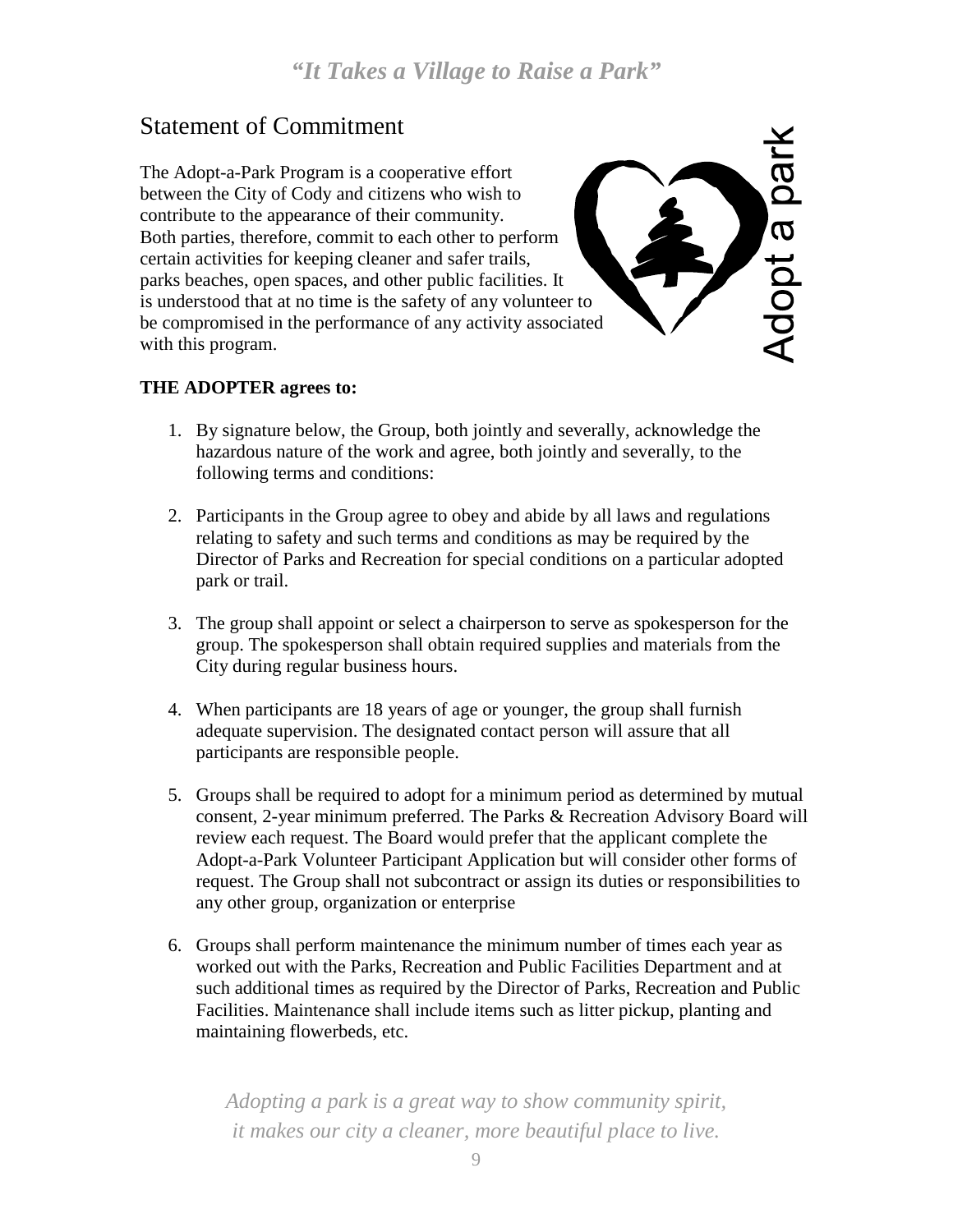- 7. Individuals shall wear City-supplied and approved safety vests during any work performed near moving traffic.
- 8. If performing litter pickup, the Group shall be responsible for placing litter in trash bags furnished by the Parks and Recreation Department. Unused materials and supplies furnished by the City shall be returned to the City within one week following each cleanup.
- 9. Each group shall be responsible for prohibiting participants from either possessing or consuming alcoholic beverages while on the adopted section. The contact person will discuss safety precautions with participants and assure that the appropriate tools and equipment are used during cleanup.
- 10. Each group shall be responsible for maintaining a first-aid kit and adequate drinking water while participating in litter pickup on the adopted section. Avoid direct contact with items that have the potential to be hazardous or injurious. Items such as syringes, condoms and animal parts shall not be touched. Hazardous litter and exceptionally heavy or unyielding objects shall be reported immediately to the Parks, Recreation and Public Facilities Department.
- 11. The group shall release, relieve, hold harmless and indemnify the City, its agents, servants and employees for any and all actions, claims, and injuries, lawsuits arising out of or in any way connected to the activities connected with the Adopta-Park program.
- 12. Report to the Adopt-a-Park Coordinator any injury incurred by any participant during cleanup activities. The injury will be reported within two working days of the incident and shall include:
	- a. The name of the injured person
	- b. The time and date of the incident
	- c. The nature of the injury
	- d. Details of the incident
	- e. The name of any hospital or clinic attended

#### **The City of Cody Agrees to:**

- 1. Supply operating materials that may include, but is not limited to, safety vests, litterbags, and gloves. Supplies and materials for the purpose of plantings and enhancements may be considered at a future date, depending upon the approval of both parties.
- 2. Arrange for the removal and disposal of any litter and materials collected from the designated trail or park.
- 3. Supply and install one Adopt-a-Park sign with the adopter's name on the sign when the adopter has satisfactorily performed the duties stated in this agreement.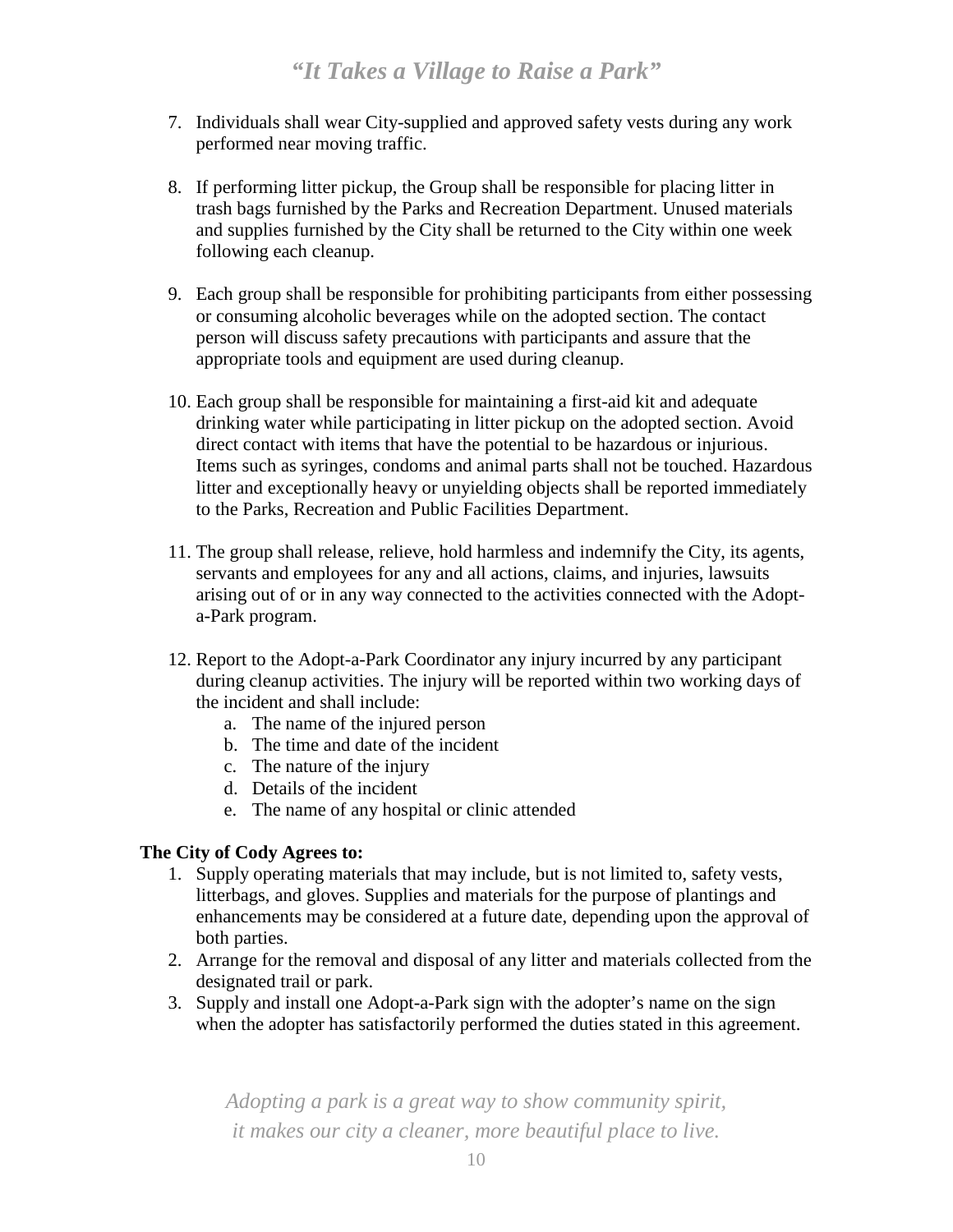I have read and understood this statement of commitment for the Adopt-a-Park Program, and I agree to the terms of participation.

| Designated Trail Section, Park, or Facility |      |                                                             |      |
|---------------------------------------------|------|-------------------------------------------------------------|------|
|                                             |      |                                                             |      |
|                                             |      |                                                             |      |
| Organization                                |      | <b>Estimated Number of Participants</b>                     |      |
|                                             |      |                                                             |      |
|                                             |      |                                                             |      |
| <b>Contact Person</b>                       |      |                                                             |      |
|                                             |      |                                                             |      |
| Address City, Postal Code                   |      |                                                             |      |
|                                             |      |                                                             |      |
| Phone Number                                |      | <b>Application Date</b>                                     |      |
|                                             |      |                                                             |      |
| Signature of Contact Person                 | Date | Parks, Recreation and Public Facilities Department Director | Date |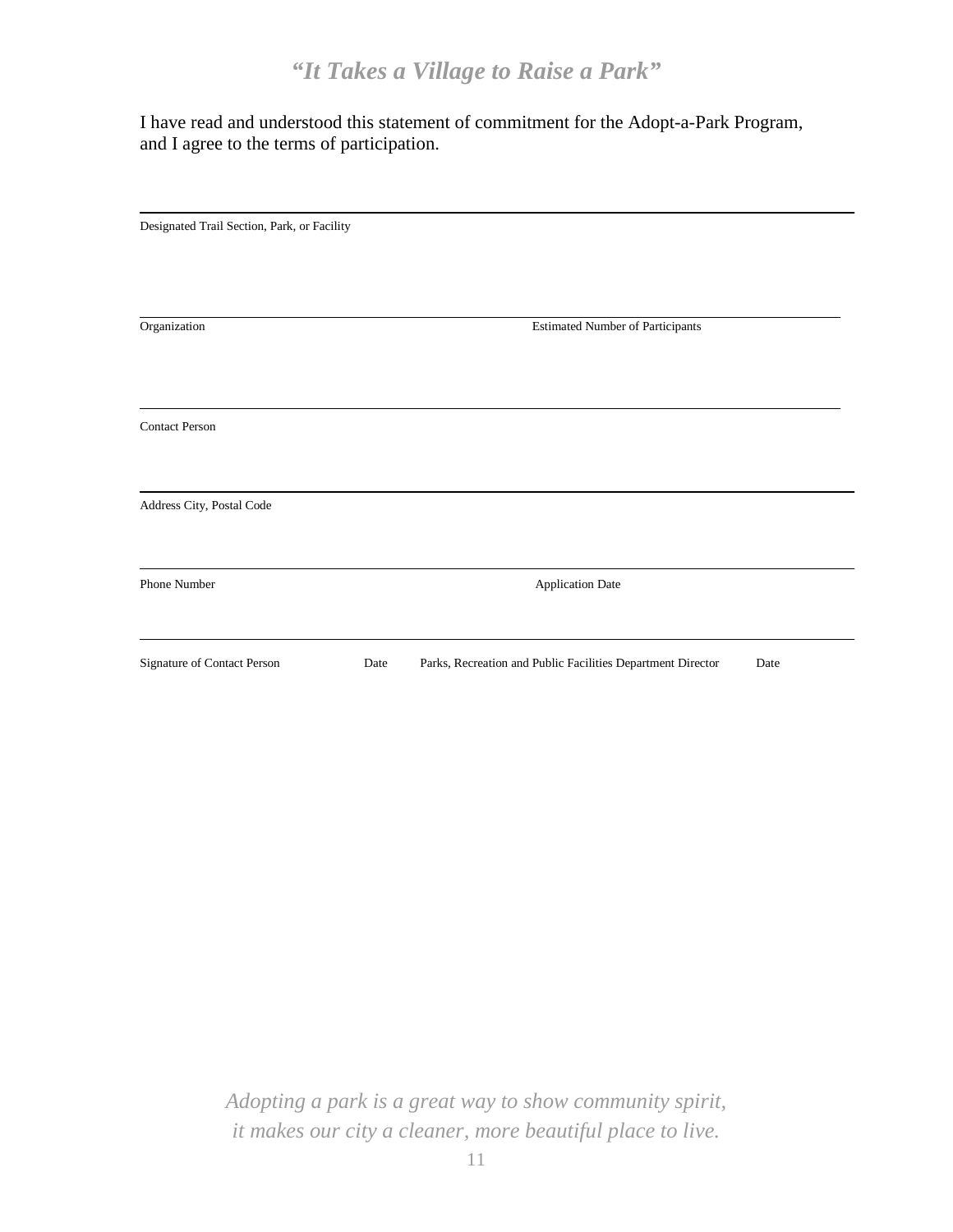Adopt a park

# **City of Cody Adopt-a Park Program Release and Waiver Agreement**

#### **ASSUMPTION OF RISK**

I am aware that engaging in an Adopt-a Park activity may involve certain risks, dangers and hazards including but not limited to contact with dangerous debris and collision with passing traffic. I agree to wear a safety vest and gloves while participating to minimize any such risks and I freely accept and fully understand and assume all risks and dangers.

#### **RELEASE OF LIABILITY**

I agree to waive any and all claims against the City of Cody and to release the City of Cody from any and all liability for any loss, damage, injury or expense that I may suffer as a result of participating in the Adopt-a Park Program.

I have read and understood this release prior to signing it. I am aware that by signing this release I am waiving certain rights that my heirs, next of kin, executors, administrators and assigns may otherwise have against the City.

| Name | Address | Date |
|------|---------|------|
|      |         |      |
|      |         |      |
|      |         |      |
|      |         |      |
|      |         |      |
|      |         |      |
|      |         |      |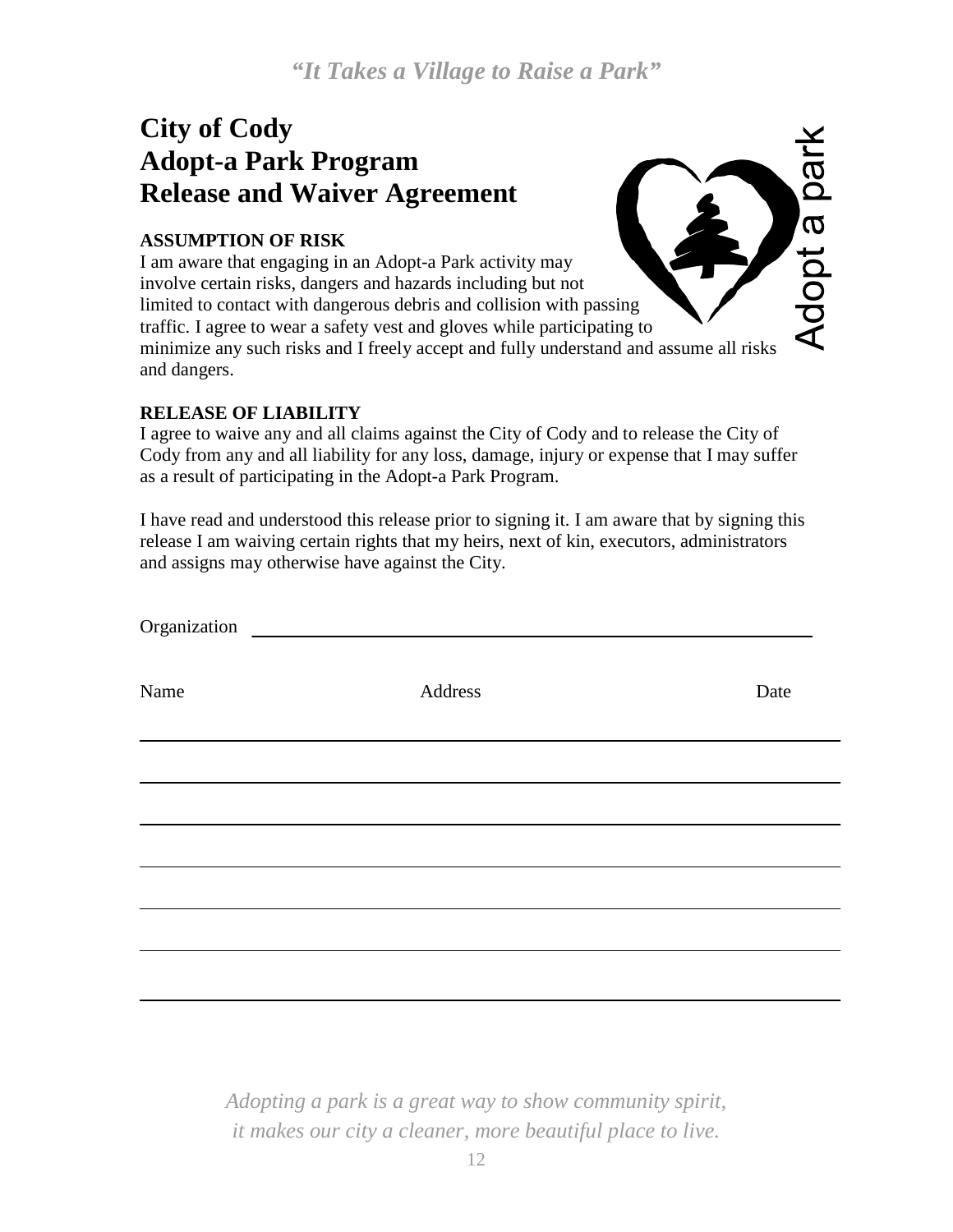**Page two**

| <b>Release and Waiver Agreement</b> |  |  |
|-------------------------------------|--|--|
|-------------------------------------|--|--|

| Organization |                       |      |
|--------------|-----------------------|------|
| Name         | $\label{p:1} Address$ | Date |
|              |                       |      |
|              |                       |      |
|              |                       |      |
|              |                       |      |
|              |                       |      |
|              |                       |      |
|              |                       |      |
|              |                       |      |
|              |                       |      |
|              |                       |      |
|              |                       |      |
|              |                       |      |
|              |                       |      |
|              |                       |      |
|              |                       |      |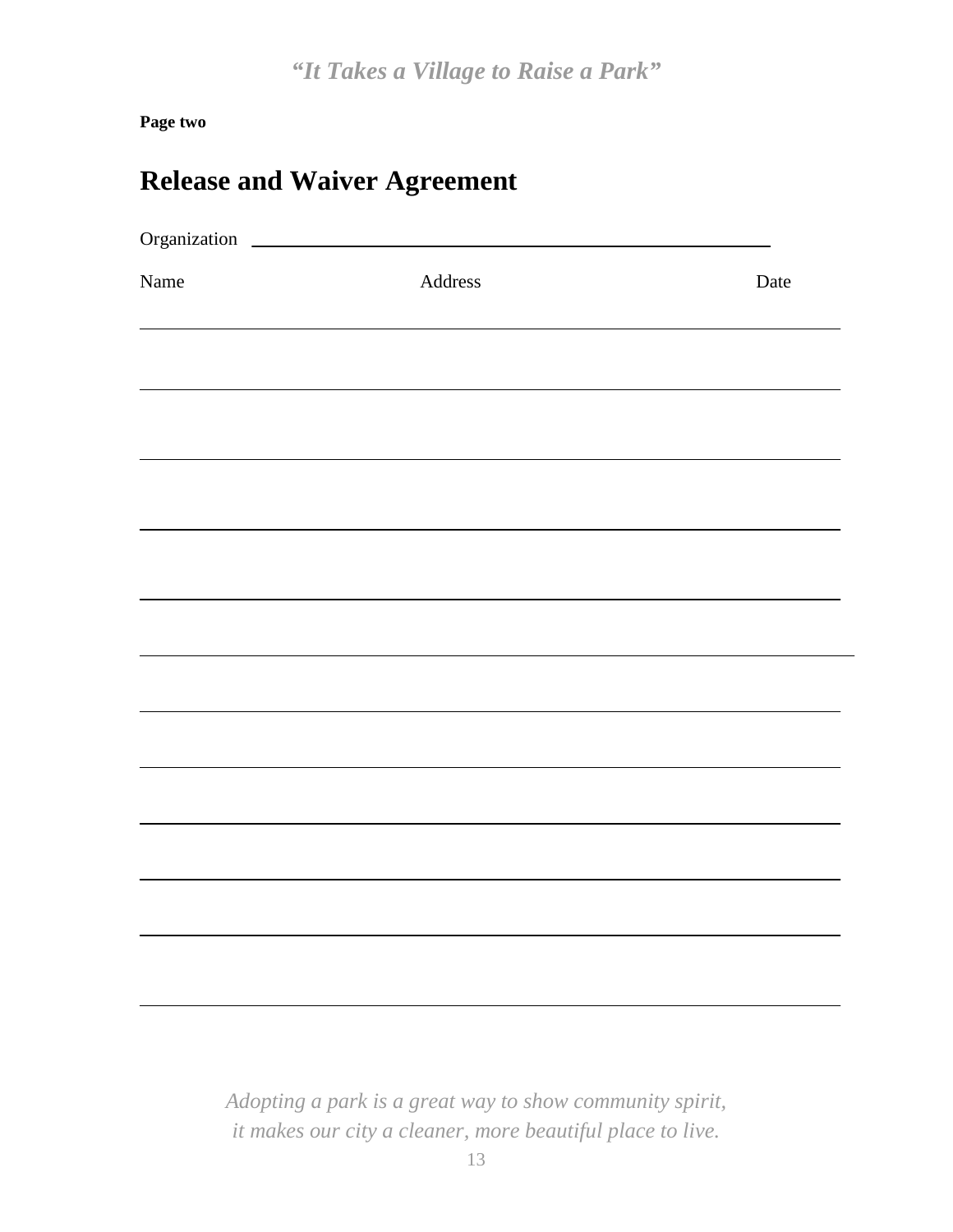|                           |              | <b>Inspection and Cleanup Report</b>                                                                                  |                                                                                                                                                                                                            |
|---------------------------|--------------|-----------------------------------------------------------------------------------------------------------------------|------------------------------------------------------------------------------------------------------------------------------------------------------------------------------------------------------------|
|                           |              | cleanup project. The information is necessary to monitor the success of the program. $\circledcirc$                   | Please complete and return this form to the Parks & Recreation Department within 24 hours of completing                                                                                                    |
| <b>Group Name</b>         |              |                                                                                                                       |                                                                                                                                                                                                            |
| <b>Group Leaders Name</b> |              |                                                                                                                       | Adopt a park                                                                                                                                                                                               |
| Park or Trail Name        |              |                                                                                                                       |                                                                                                                                                                                                            |
| <b>Trail Section</b>      |              | <u> 1989 - Johann Stoff, deutscher Stoff, der Stoff, der Stoff, der Stoff, der Stoff, der Stoff, der Stoff, der S</u> |                                                                                                                                                                                                            |
| # of People               |              | # of Bags                                                                                                             | Date of Clean up                                                                                                                                                                                           |
|                           |              | <u> 1989 - Johann Barn, amerikansk politiker (d. 1989)</u>                                                            |                                                                                                                                                                                                            |
| Time of Clean up          | <b>Start</b> | Finish                                                                                                                | <b>Total Time</b>                                                                                                                                                                                          |
|                           |              | Did you notify the Parks & Recreation Department prior to clean up day?                                               |                                                                                                                                                                                                            |
|                           |              | Did you notify the Parks & Recreation Department about picking up trash bags?                                         | <u> 1990 - Johann Barbara, martin a</u>                                                                                                                                                                    |
|                           |              |                                                                                                                       | Was there any accidents/incidents requiring medical attention?<br><u>Letter any</u> accidents/incidents requiring medical attention?<br><u>Letter any accidents/incidents</u> requiring medical attention? |
|                           |              | The following items have been damaged and require attention by the Parks & Recreation Staff                           |                                                                                                                                                                                                            |
|                           |              |                                                                                                                       |                                                                                                                                                                                                            |
|                           |              |                                                                                                                       |                                                                                                                                                                                                            |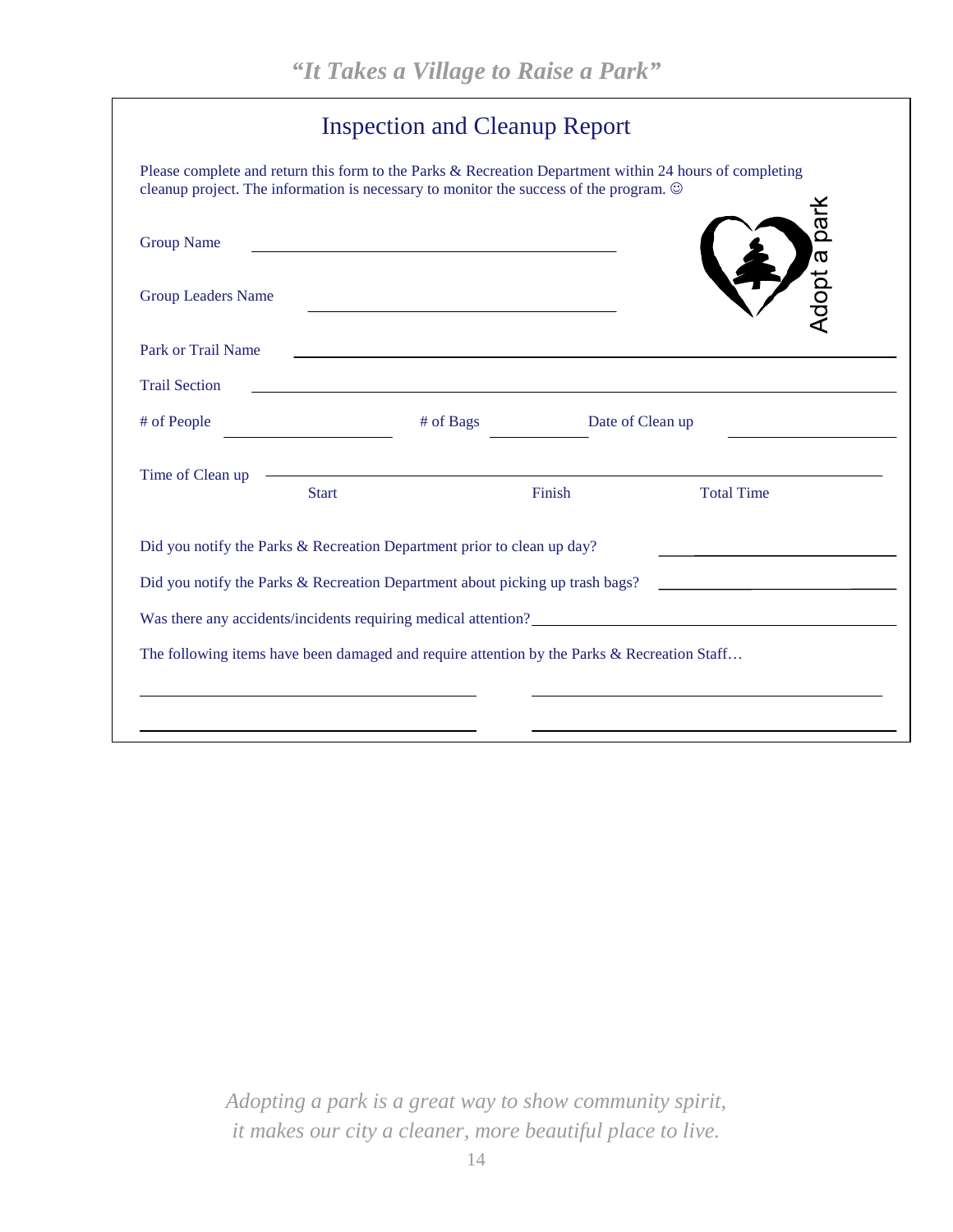#### Cody Parks and Recreation

#### **Samples of Adopt-a-Park Facilities**

If you have a facility that you would like to adopt, and it is not listed below, please call the Parks & Recreation Department to develop a mutually acceptable arrangement.

| 13 <sup>th</sup> Street Hill | Weed removal                |
|------------------------------|-----------------------------|
| $17th$ Street                | Service Club Sign           |
| 17 <sup>th</sup> Street Hill | Trash pick up               |
|                              | Weed Removal and            |
| Annual flower beds           | Deadheading                 |
| <b>Basketball Courts</b>     | Trash pick up               |
| <b>Basketball Courts</b>     | <b>Repaint lines</b>        |
| <b>Beck Lake</b>             | Wooded area trash pick up   |
| Beck Lake                    | Trash pick up               |
| Beck Lake Trail              | Trail sweeping              |
| Beck Lake Trail              |                             |
| <b>Bob Moore Parking</b>     | Trash pick up               |
| Canal Park                   | Weed removal                |
| <b>City Park</b>             | Flower Planting             |
| <b>City Park</b>             | <b>Band shell Plantings</b> |
| Hugh Smith                   | Horseshoe areas             |
| <b>Mentock Park</b>          | Trash pick up               |

| Mentock Park             | Skatepark, trash            |
|--------------------------|-----------------------------|
| Mentock Park             | Other                       |
| Park Host                | Various Locations           |
| Parks, all               | Rework tree wells and mulch |
| Paul Stock Trail         | Trash Pick up               |
| Paul Stock Trail         | Other                       |
| <b>Recreation Center</b> | Weed removal                |
| Restrooms                | Painting                    |
| <b>Riverview Park</b>    | Trash and shelter cleaning  |
| Shoshone Trail           | Trash Pick up               |
| Shoshone Trail           | Other                       |
| Tennis Courts            | Repaint lines               |
| Trail Host               | Various Locations           |
| <b>Veterans Park</b>     | Trash pick up               |
| Veterans Park            | Other                       |
| Wood Benches             | Sand and stain              |
| Others                   |                             |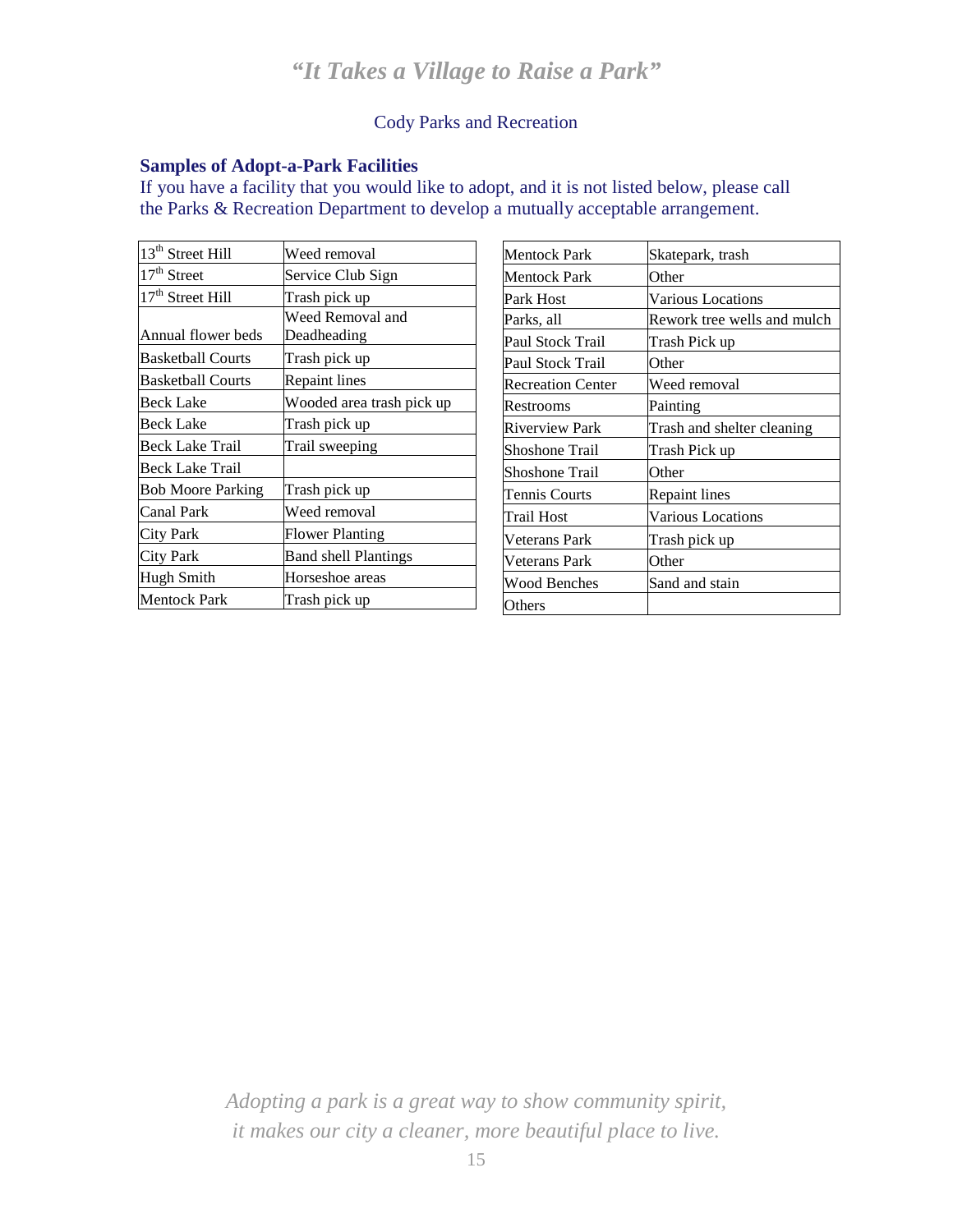CREATE Tri-Fold Flyer and insert here